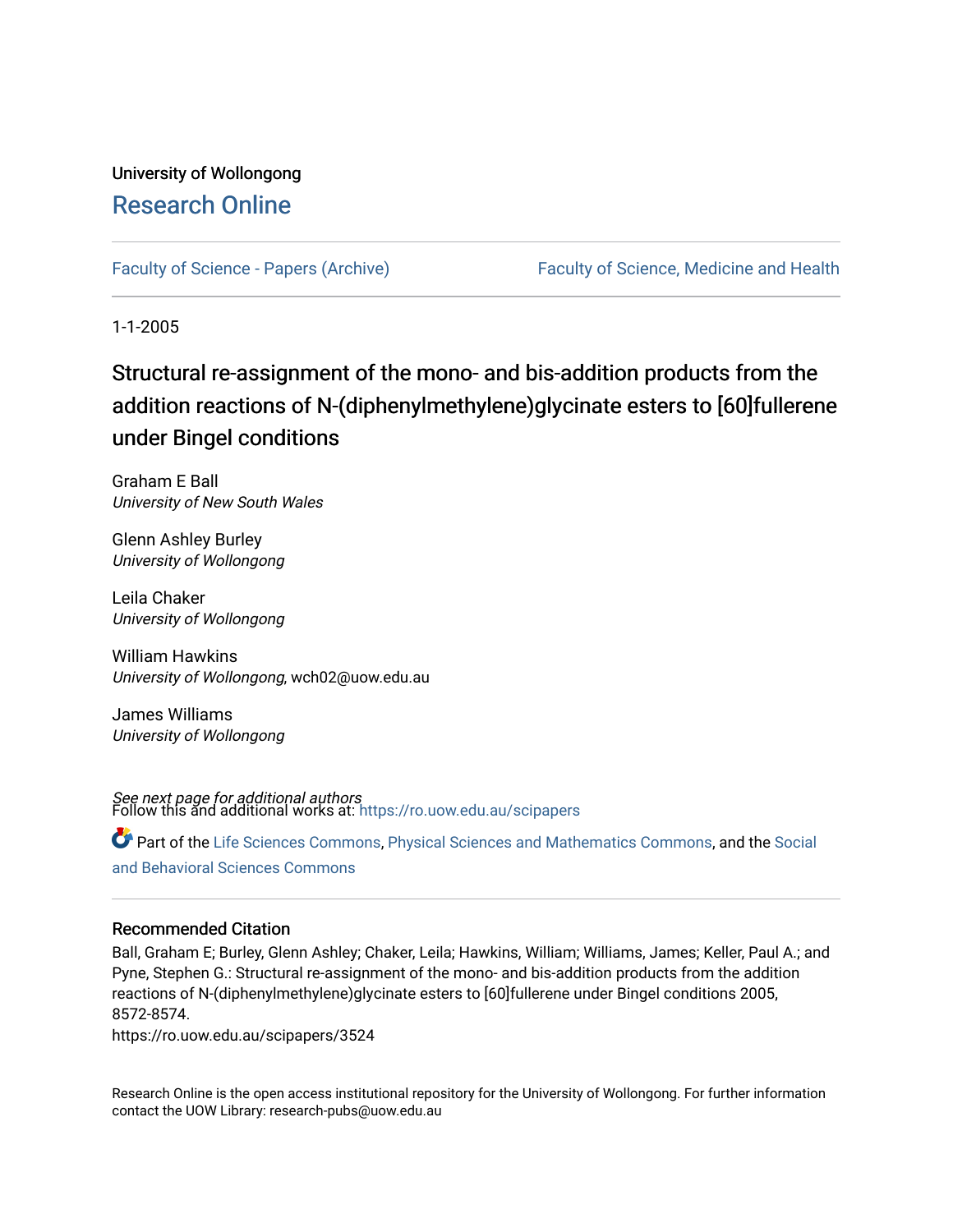# Structural re-assignment of the mono- and bis-addition products from the addition reactions of N-(diphenylmethylene)glycinate esters to [60]fullerene under Bingel conditions

### **Abstract**

The addition of N-(diphenylmethylene)glycinate esters (Ph<sub>2</sub>C=NCH<sub>2</sub>CO<sub>2</sub>R) to [60]fullerene under Bingel conditions gives [60]fullerenyldihydropyrroles and not methano[60]fullerenyl iminoesters  $[C<sub>60</sub>C(CO<sub>2</sub>R)(N=CPh<sub>2</sub>)]$  as previously reported. Unequivocal evidence for the structure of

 $C_{60}C(CO_2Et)(N=CPh_2)$  was provided by INADEQUATE NMR studies on  $^{13}C$  enriched material. New mechanistic details are proposed to account for the formation of [60]fullerenyldihydropyrroles and their reductive ring-opening reactions.

### Keywords

Structural, reassignment, mono, bis, addition, products, from, addition, reactions, diphenylmethylene, glycinate, esters, fullerene, under, Bingel, conditions, CMMB

### **Disciplines**

Life Sciences | Physical Sciences and Mathematics | Social and Behavioral Sciences

### Publication Details

Burley, G., Chaker, L., Hawkins, W., Williams, J., Keller, P. A., Pyne, S. G. & Ball, G. (2005). Structural reassignment of the mono- and bis-addition products from the addition reactions of N- (diphenylmethylene)glycinate esters to [60]fullerene under Bingel conditions. The Journal of Organic Chemistry, 70 8572-8574.

### Authors

Graham E Ball, Glenn Ashley Burley, Leila Chaker, William Hawkins, James Williams, Paul A. Keller, and Stephen G. Pyne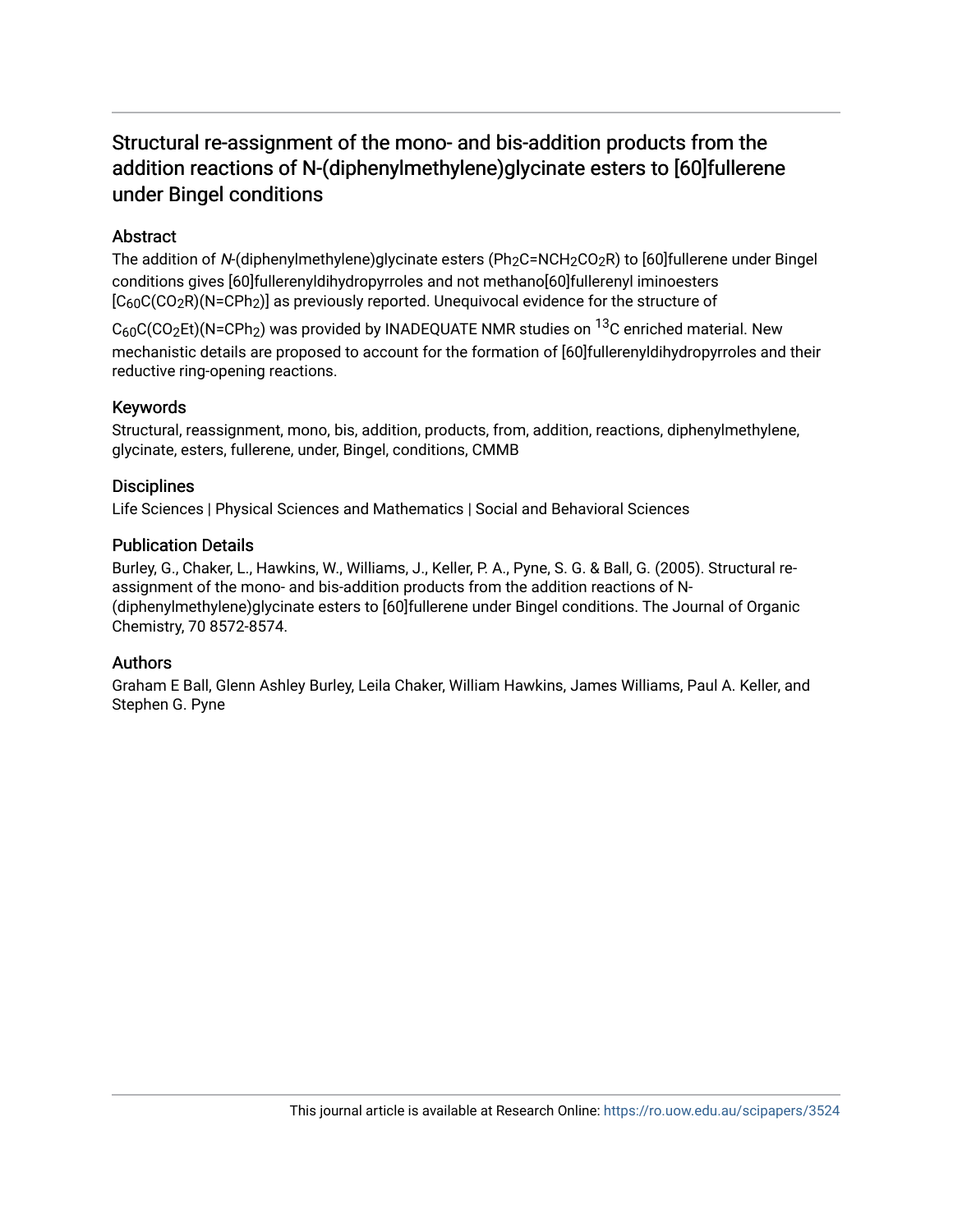### **REVISED**

# **Structural Re-assignment of the Mono- and Bis-addition Products from the Addition Reactions of** *N***-(diphenylmethylene)glycinate Esters to [60]fullerene under Bingel Conditions**

Graham E. Ball,  $^{\dagger}$  Glenn A. Burley,  $^{\dagger}$  Leila Chaker,  $^{\dagger}$  Bill C. Hawkins,  $^{\dagger}$  James R.

Williams, ‡ Paul A. Keller, ‡\* Stephen G. Pyne‡\*

<sup>†</sup> NMR Facility, University of New South Wales, Sydney, New South Wales, 2052, *Australia and* ‡ *Department of Chemistry, University of Wollongong, Wollongong, New South Wales, 2522, Australia* 

keller@uow.edu.au spyne@uow.edu.au

### **Abstract**

The addition of *N*-(diphenylmethylene)glycinate esters  $(Ph<sub>2</sub>C=NCH<sub>2</sub>CO<sub>2</sub>R)$  to [60]fullerene under Bingel conditions gives [60]fullerenyldihydropyrroles and not methano[60]fullerenyl iminoesters  $[C_{60}C(CO_2R)(N=CPh_2)]$  as previously reported. Unequivocal evidence for the structure of  $C_{60}C(CO_2Et)(N=CPh_2)$  was provided by INADEQUATE NMR studies on  $^{13}$ C enriched material. New mechanistic details are proposed to account for the formation of [60]fullerenyldihydropyrroles and their reductive ring-opening reactions.

### **Introduction**

The reaction of activated methylenes (WCH<sub>2</sub>W') with [60]fullerene in the presence of a brominating agent and base is known as the Bingel reaction and commonly yields fused 3-membered ring adducts (methano[60]fullerenes,  $C_{60}CW(W')$ ).<sup>1,2</sup> In a recent paper we reported that the addition of *N*-(diphenylmethylene)glycinate esters **2a**-**d** to [60]fullerene under Bingel conditions gave methano[60]fullerenyl iminoesters **1a**-**d,** and that tethered bis-*N*-(diphenylmethylene)glycinate esters, derived from *meta*- and *para*-benzenedimethanol scaffolds, gave the corresponding bis-methano[60]fullerenyl iminoesters **2**. 3-6 The structures of compounds **1a**-**d** were based upon the observation of a single sp<sup>3</sup> fullerene resonance (between  $\delta$  82-83) in the <sup>13</sup>C NMR spectra (4:6)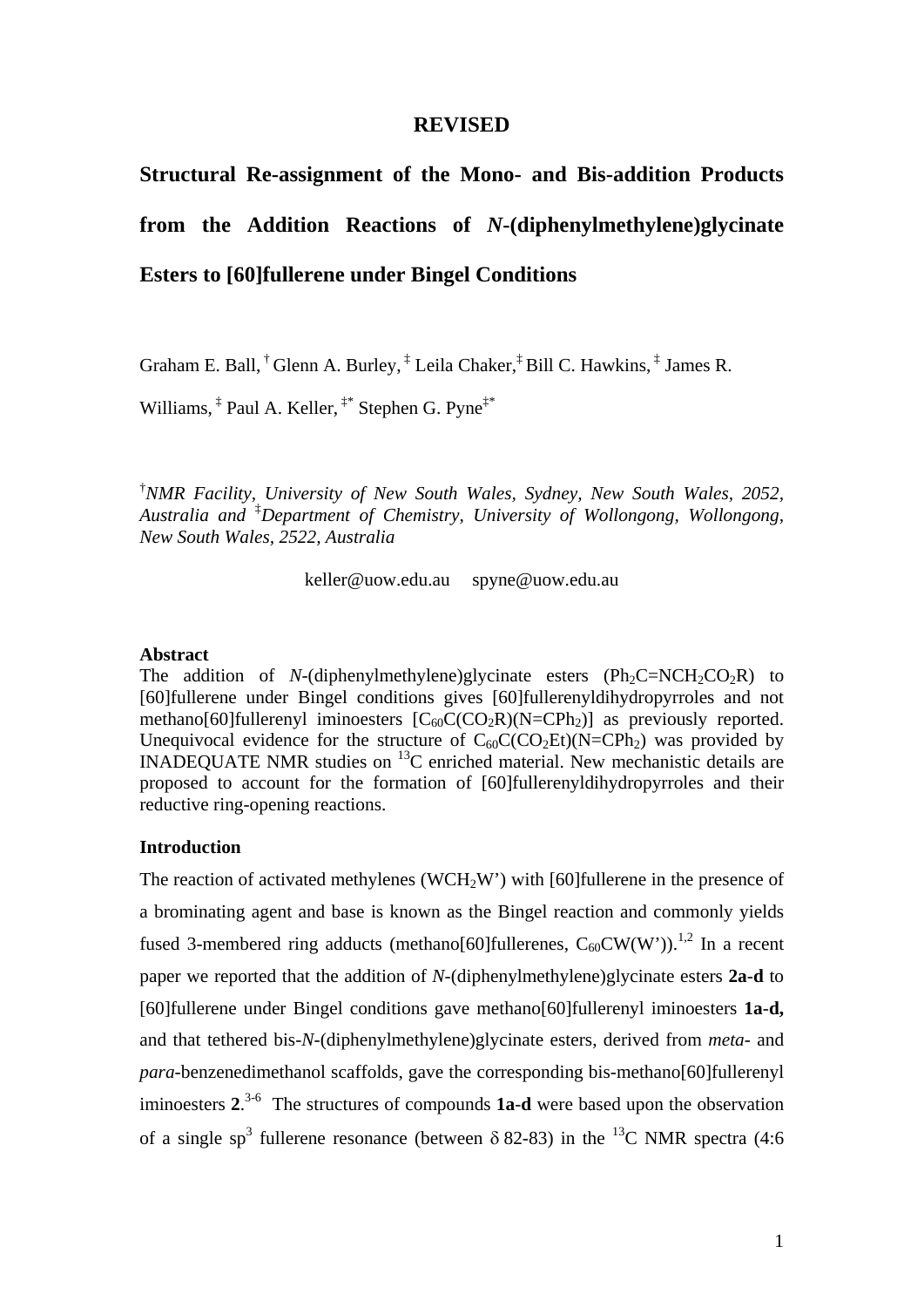$CDC<sub>13</sub>:CS<sub>2</sub>$  of these compounds at 75 or 100 MHz, which implied to us that these molecules had  $C_S$  symmetry.



#### **Results and Discussion**

More recently we have examined the <sup>13</sup>C NMR spectra (4:6 CDCl<sub>3</sub>:CS<sub>2</sub>) of the compounds assigned structure **1a** and **1b** at higher field (150 MHz) which showed two sp<sup>3</sup> fullerene resonances separated by 0.02-0.03 ppm  $(3 - 4.5 \text{ Hz})$  in this chemical shift region. When pure  $CDCl<sub>3</sub>$  was employed as the solvent then these resonances were resolved by 16 Hz. This prompted us to re-examine our initial NMR and structural assignments and to perform INADEQUATE NMR experiments to unequivocally determine the structure of **4b**. We report here that the products of these reactions are indeed [60]fullerenyldihydropyrroles (**4a-d**, Scheme 1).

### **Scheme 1**

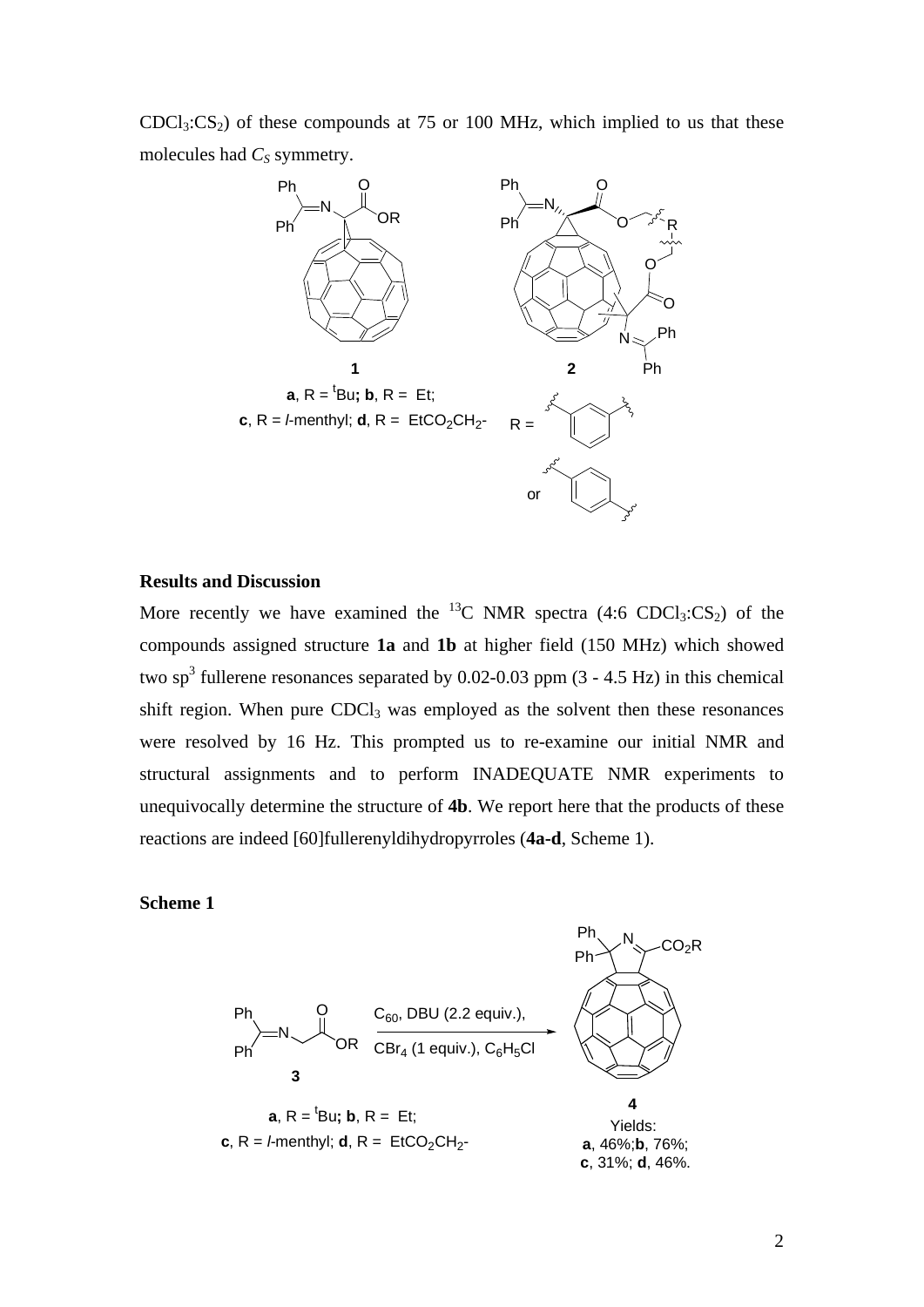The 13C NMR spectrum of **4b** at 150 MHz showed the presence of 28 full- and 2 halfintensity sp<sup>2</sup> resonances (C-52 and C-60, Figure 1, Table 2) along with two sp<sup>3</sup> fullerene resonances ( $\delta$  82.71 and 82.73 for C-1 and C-9, not necessarily respectively, Figure 1) separated by 0.02 ppm indicating the fullerenyl  $sp<sup>3</sup>$  carbons lie in the plane of symmetry ruling out the possibility of a cyclopropyl ring (methano[60]fullerene). Likewise the 13C NMR spectrum of **4a** at 150 MHz also showed two closely resolved sp<sup>3</sup> fullerene resonances at  $\delta$  82.76 and 82.73. Further diagnostic evidence was a strong HMBC correlation between the *ortho*-protons of the phenyl rings (Figure 2) of **4b** and the dihydropyrrole  $sp^3$  carbon resonance  $(C_\beta)$  at 95.9 ppm (Table 1). Furthermore, no correlations were observed to any downfield resonance attributable to the imine group (at 159.7 ppm). Such a correlation would have been expected for **1b** but not for **4b**. The HMBC experiments on **4a** also showed the same correlations (Figure 2, Table 1).

**Figure 1.** Schlegel diagram of **4b** (ester and phenyl groups omitted for clarity).

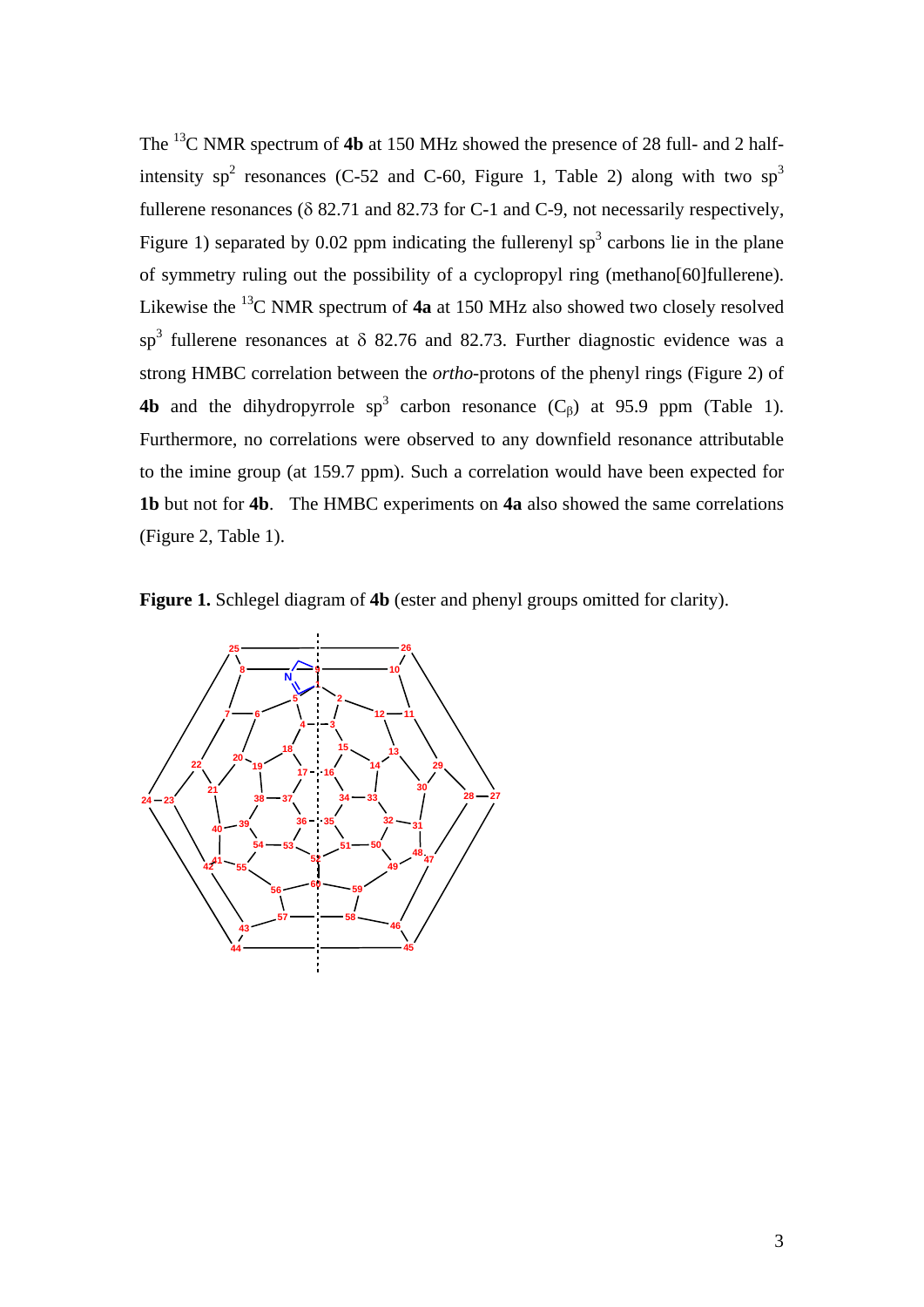**Figure 2.** 



**Table 1.** HMBC correlations

| Compound                  | $H_{\alpha}$ (ppm) | $C_{\beta}$ (ppm) |
|---------------------------|--------------------|-------------------|
| 4b. $R = Et$              | 8.10               | 95.85             |
| <b>4a.</b> $R = {}^{t}Bu$ | 8.05               | 96.63             |

In order to unequivocally assign all the carbons in the fullerene cage 2D-INADEQUATE and <sup>13</sup>C NMR experiments were conducted on **4b** using 10% <sup>13</sup>C enriched fullerene. Fullerenyl resonances were distinguished from non-fullerenyl resonances by the presence of  ${}^{13}C_{1}{}^{13}C$  coupled satellites situated on either side of a central resonance peak. Assignment of the carbon sphere was achieved on the basis of one-bonded  ${}^{13}C^{-13}C$  connectivities and examination of the carbon-carbon coupling  $(^1J_{\rm CC})$  values knowing typical values for C(sp<sup>2</sup>)-C(sp<sup>3</sup>) bonds (~48 Hz), the longer 5,6 ring-fused bonds (54-57 Hz) and the shorter 6,6 ring-fused bonds (65-71 Hz).<sup>7-9</sup> This analysis facilitated the unambiguous characterisation of the entire fullerene sphere as shown in Figure 1 and Table 2.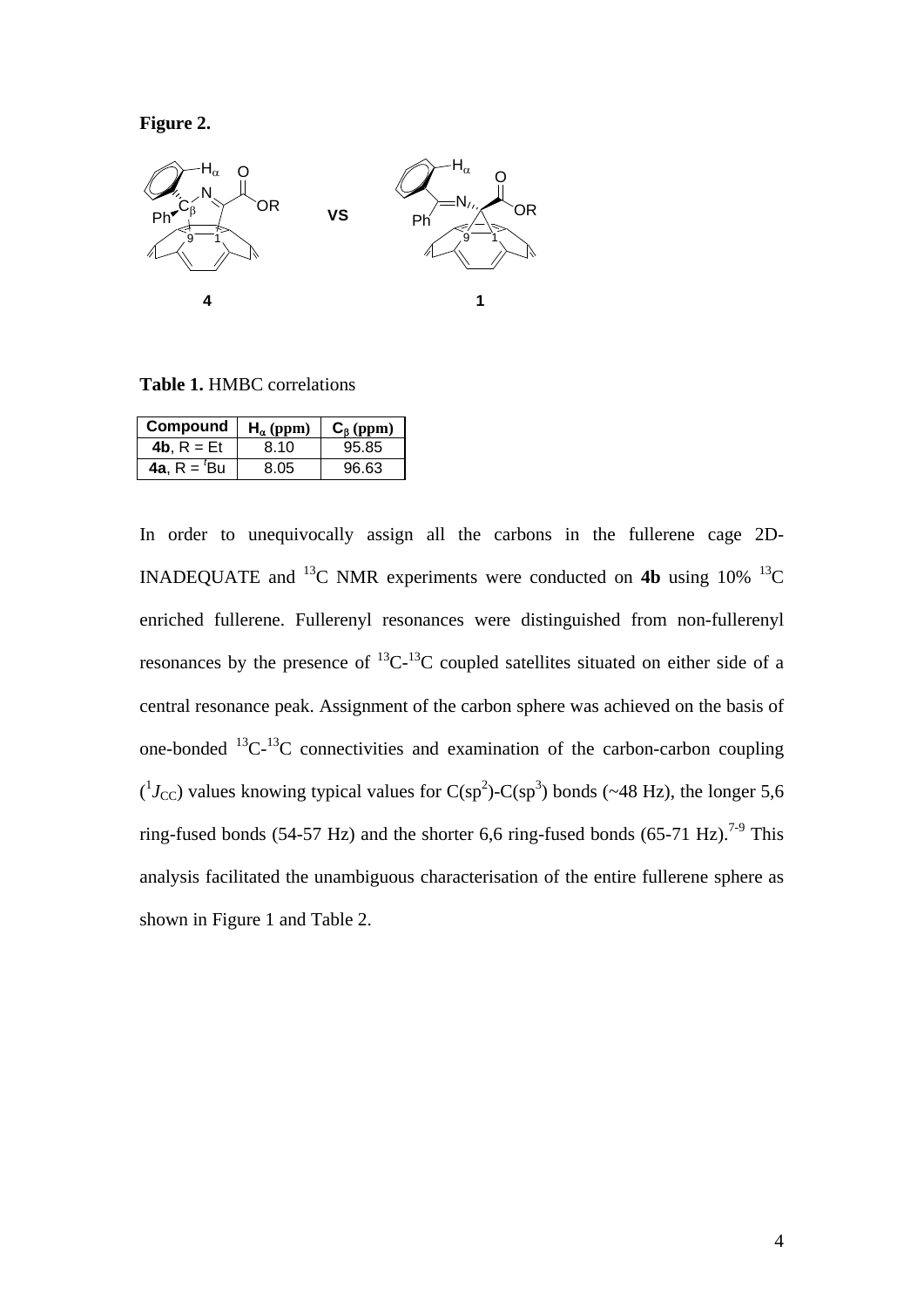| Carbon                      |                |                                                                    |  |  |
|-----------------------------|----------------|--------------------------------------------------------------------|--|--|
| <b>Number</b>               | $\delta$ (ppm) | (Carbon number) <sup>1</sup> JC-C/Hz                               |  |  |
| $1**^{\#}$                  | 82.71          | $(2)$ 43.4                                                         |  |  |
| 2,5                         | 153.06         | $(1)$ 43.4, $(3)$ 57.1, $(6)$ 72.4                                 |  |  |
| 3,4                         | 145.02         | $(2)$ 57.1, $(15)$ 67.6                                            |  |  |
| 6,12                        | 134.55         | $(2)$ 72.4, $(7)$ 54.2, $(13)$ 57.3                                |  |  |
| 7,11                        | 136.53         | (6) 54.2, (8) 71.3, (22) 57.2                                      |  |  |
| 8,10                        | 148.49         | $(7)$ 71.3, $(9)$ 41.5, $(25)$ 57.5                                |  |  |
| $9^{*#} \wedge$             | 82.73          | $(8)$ 41.5                                                         |  |  |
| 13,20                       | 141.71         | (6) 57.3, (14) 68.0, (21) 55.6                                     |  |  |
| 14,19                       | 144.73         | $(13)$ 68.0, $(15)$ 56.4, $(33)$ 55.5                              |  |  |
| 15,18                       | 139.08         | $(3)$ 67.6, $(14)$ 56.4, $(16)$ 56.4                               |  |  |
| 16,17                       | 141.69         | $(15)$ 56.4, $(34)$ 55.8                                           |  |  |
| $^{\#} \wedge$<br>ົ 21,30 ໄ | ∫ 145.25       | $(13)$ 55.6, $(22)$ 55.5, $(31)$ 68.3,                             |  |  |
| է 50,54.                    | 145.28-        | $(32)^{\frac{1}{3}}$ , $(49)^{\frac{1}{3}}$ , $(51)^{\frac{1}{3}}$ |  |  |
| 22,29                       | 141.20         | $(7)$ 57.2, $(21)$ 55.5, $(23)$ 67.7                               |  |  |
| 23,28                       | 145.35         | (22) 67.7, (24) 56.8, (47) 56.5                                    |  |  |
| 24,27                       | 139.61         | $(23)$ 56.8, $(25)$ 68.0, $(44)$ 56.1                              |  |  |
| 25,26                       | 147.49         | $(8)$ 57.5, $(24)$ 68.0                                            |  |  |
| 31,40                       | 142.88         | $(21)$ 68.3, $(32)$ 56.1, $(41)$ 55.9                              |  |  |
| 32,39                       | 145.81         | $(50)$ , $(31)$ 56.1, $(33)$ 68.1                                  |  |  |
| 33,38                       | 144.06         | $(14)$ 55.5, $(32)$ 68.1, $(34)$ 55.9                              |  |  |
| 34,37                       | 142.28         | $(16)$ 55.8, (33) 55.9, (35) <sup>1</sup>                          |  |  |
| 35,36                       | 142.65         | $(34)$ <sup>1</sup> , (51) 56.3                                    |  |  |
| 41,48                       | 146.27         | (31) 55.9, (47) 68.0, (49) 56.1                                    |  |  |
| 42,47                       | 144.08         | $(23)$ 56.5, $(41)$ 68.0, $(43)$ 56.0                              |  |  |
| 43,46                       | 142.25         | $(44)$ <sup>1</sup> , (47) 56.0, (57) <sup>1</sup>                 |  |  |
| 44,45                       | 141.76         | $(24)$ 56.1, $(43)$ <sup>1</sup>                                   |  |  |
| 49,55                       | 144.96         | $(50)$ <sup>1</sup> , (41) 56.1, (56) 67.5                         |  |  |
| 51,53                       | 145.67         | $(50)$ , (35) 56.3, (52) 56.4                                      |  |  |
| $52*$                       | 146.79         | (51) 56.4                                                          |  |  |
| 56,59                       | 145.82         | (49) 67.5, (57) 55.9, (60) 55.9                                    |  |  |
| 57,58                       | 142.62         | $(43)$ <sup>1</sup> , (56) 55.9                                    |  |  |
| 60*                         | 146.93         | (56) 55.9                                                          |  |  |

**Table 2.** Chemical shifts  $(\delta)$ , peak assignments, and carbon-carbon coupling constants  $({}^{1}J_{\text{CC}})$  for the [60]fullerene cage of **4b** (150 MHz, CDCl<sub>3</sub>:CS<sub>2</sub>)

\*denotes half-intensity peaks # denotes peak overlap

 $^{\wedge}$  unable to differentiate<br><sup>1</sup><sup>*J*</sup>C<sub>-C</sub> values could not be accurately measured

We propose that the [60]fullerenyldihydropyrroles **4a**-**d** arise from ring-closure of the anionic intermediate **A** (Scheme 2). Ring-closure would favour formation of a 5 membered (dihydropyrrole) ring (**4a**-**d**) over the more strained 3-membered (cyclopropane) ring (**1a**-**d**).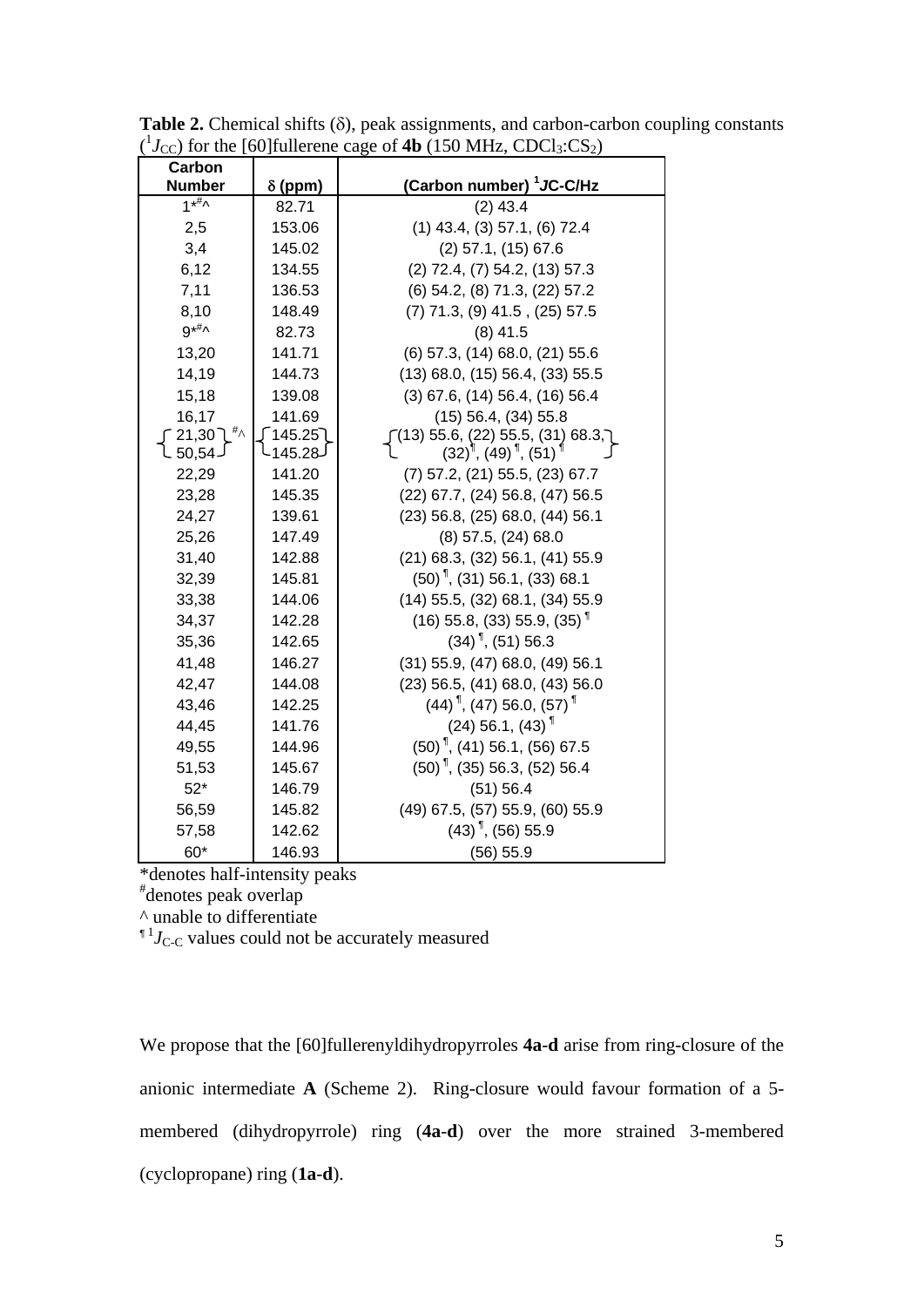

The regiochemical outcomes from tethered bis-additions to the fullerene cage remain as previously reported, $6$  with symmetry arguments and UV-vis data from all the bissubstituted analogues (**5**-**8**) providing evidence for the regiochemical outcome with analysis of their 2D-INADEQUATE spectra unambiguously confirming their regiochemisty (Scheme 3). The symmetry of the bis-substituted fullerenyl adducts are equivalent regardless of whether or not the attachments are *via* 3 or 5 membered rings, therefore analysis of the  $^{13}$ C NMR spectra could not differentiate between the two possible structures. However, re-examination of the HMBC correlations showed that all bis-substituted fullerenyl adducts were the corresponding bis- [60]fullerenyldihydropyrroles (**5**-**8**) and not the previously reported bismethano[60]fullerenes. Table 3 summarizes the HMBC correlations observed for each bis-adduct previously reported with the re-assigned structures shown in Scheme 3.

These new structural assignments help explain the difference in regiochemical outcomes between tethered bis-malonate esters<sup>10</sup> and our bis-*N*-(diphenylmethylene)glycinate esters, both of which were derived from *meta*- and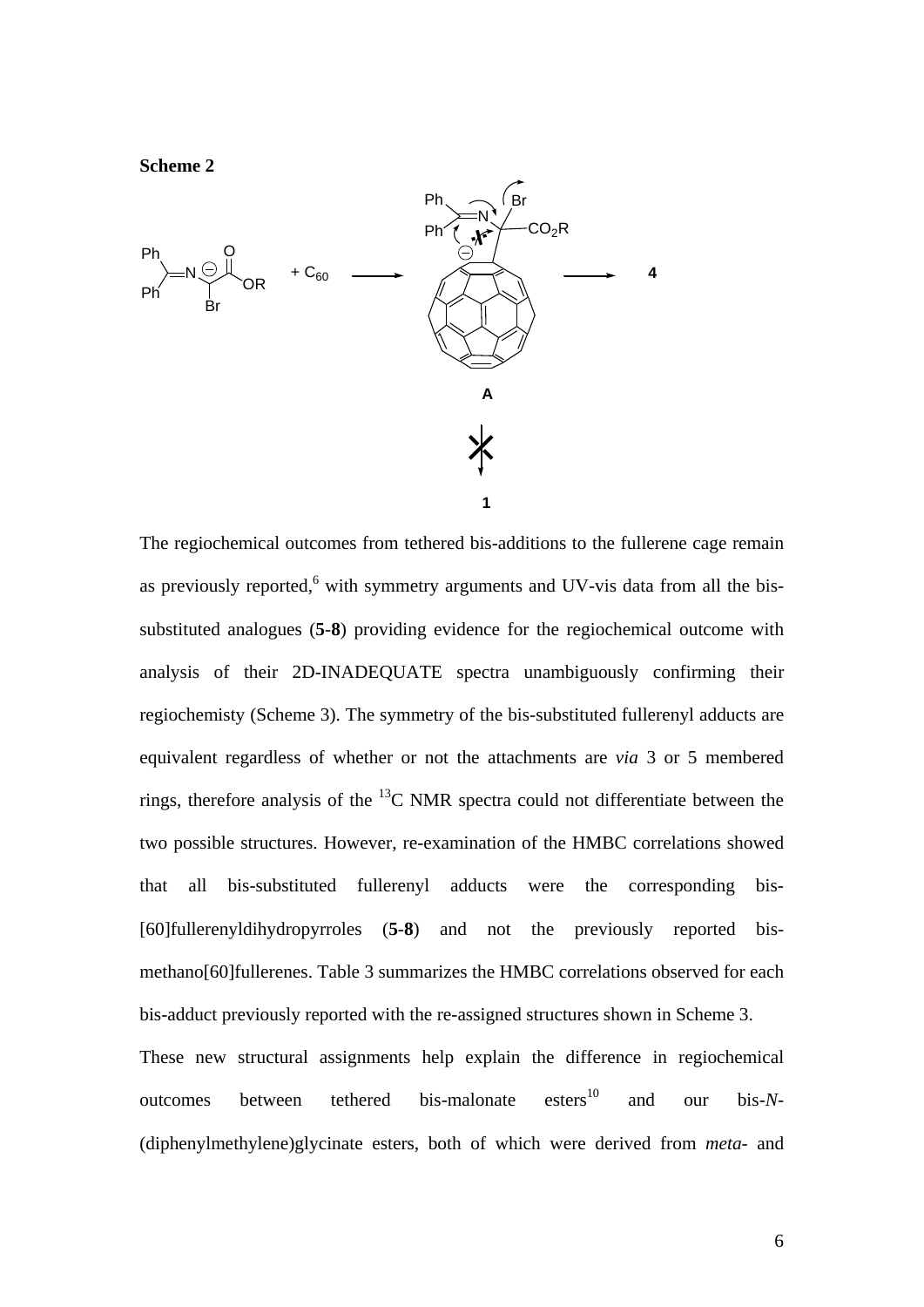*para*-benzenedimethanol scaffolds and reacted with [60]fullerene under Bingel conditions. These differences in regiochemistry can now be understood in terms of their different reaction mechanisms and the geometry of the intermediate monoadduct.

### **Scheme 3**



| R   | Regiochemistry and yield (%) |                       |  |
|-----|------------------------------|-----------------------|--|
|     | (5)<br>trans-4 $(32)$        | (6)<br>$cis-3(10)$    |  |
| 305 | (7)<br>trans- $3(37)$        | (8)<br>trans- $4(10)$ |  |

### **Table 3.** HMBC correlations

| Compound | $H_{\alpha}^{#}$ (ppm) | $C_{\beta}$ (ppm) |
|----------|------------------------|-------------------|
|          | 8.04, 7.92             | 97.06             |
| 6        | 8.21, 8.17             | 96.02             |
|          | 8.25, 8.09*            | 95.94*            |
|          | 8.02.7.92              | 96.74             |

\* Due to the poor solubility of this compound in organic solvents it was transesterified to the corresponding ethyl ester to facilitate spectral acquisition.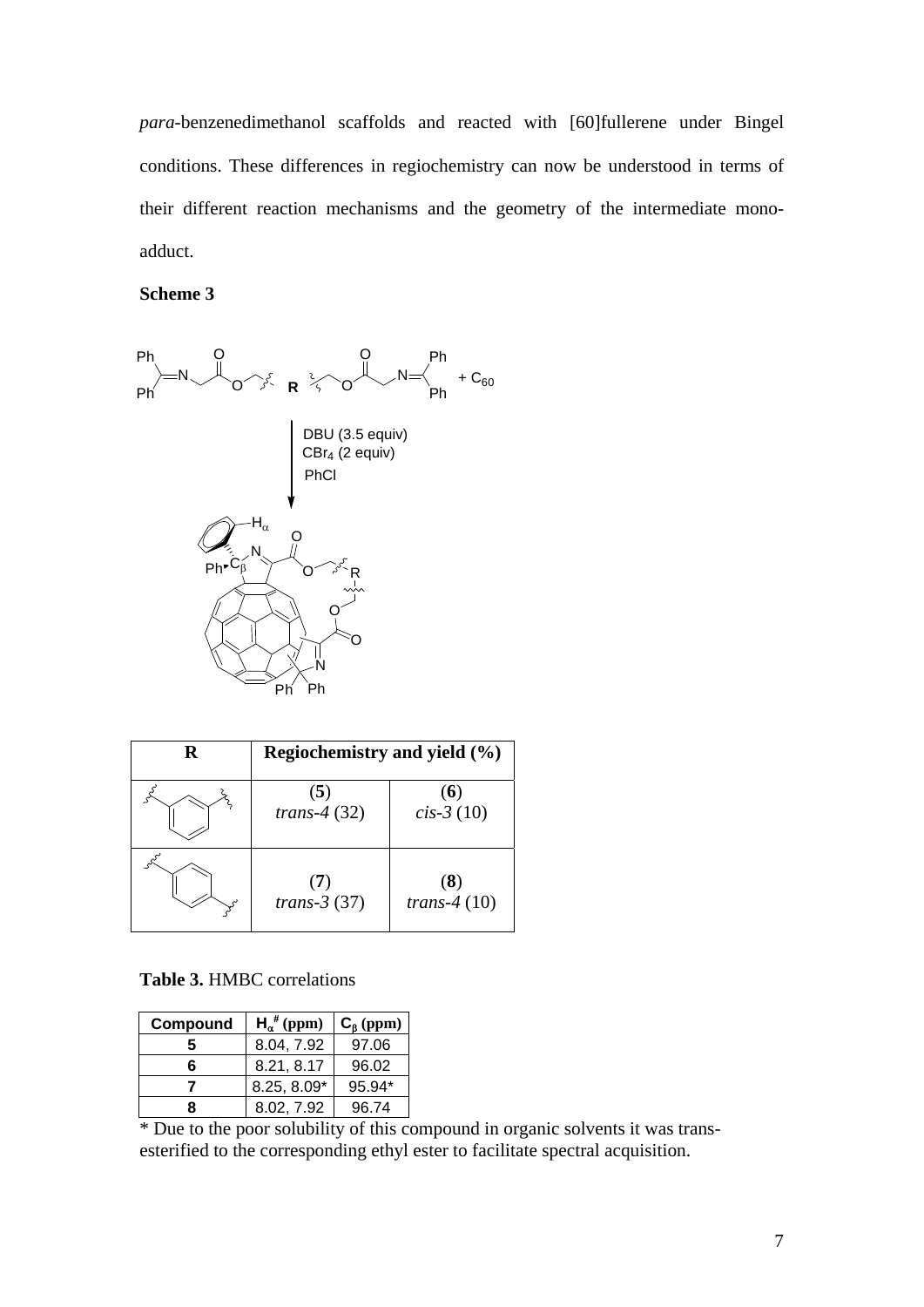# The two phenyl groups on the dihydropyrrole are not equivalent in bis adducts, as the symmetry plane no longer bisects  $C_8$ .

Reductive ring-opening products of compounds **4a**-**d** with sodium cyanoborohydride, the 1,2-dihydro[60]fullerenylglycinates **12a**-**d**, are correct as previously published (Scheme 4). However, in light of these recent findings the proposed reaction mechanism requires adjustment. The proposed intermediate **10** (Scheme 4) undergoes ring-opening to give the more conjugated (stable) diphenylmethyleneimine, fullerenyl anion intermediate 11, rather than the less conjugated  $Ph_2CHN=C(fullerenyl)(CO_2R)$ imine, fullerenyl anion intermediate (not shown). Further reduction of the imine moiety of **11** and protonation gives the 1,2-dihydro[60]fullerenylglycinates **12a**–**d**.

**Scheme 4** 



In conclusion, the addition of *N*-(diphenylmethylene)glycinate esters to [60]fullerene under Bingel conditions gives [60]fullerenyldihydropyrroles and not methano[60]fullerenyl iminoesters as we previously reported. Unequivocal evidence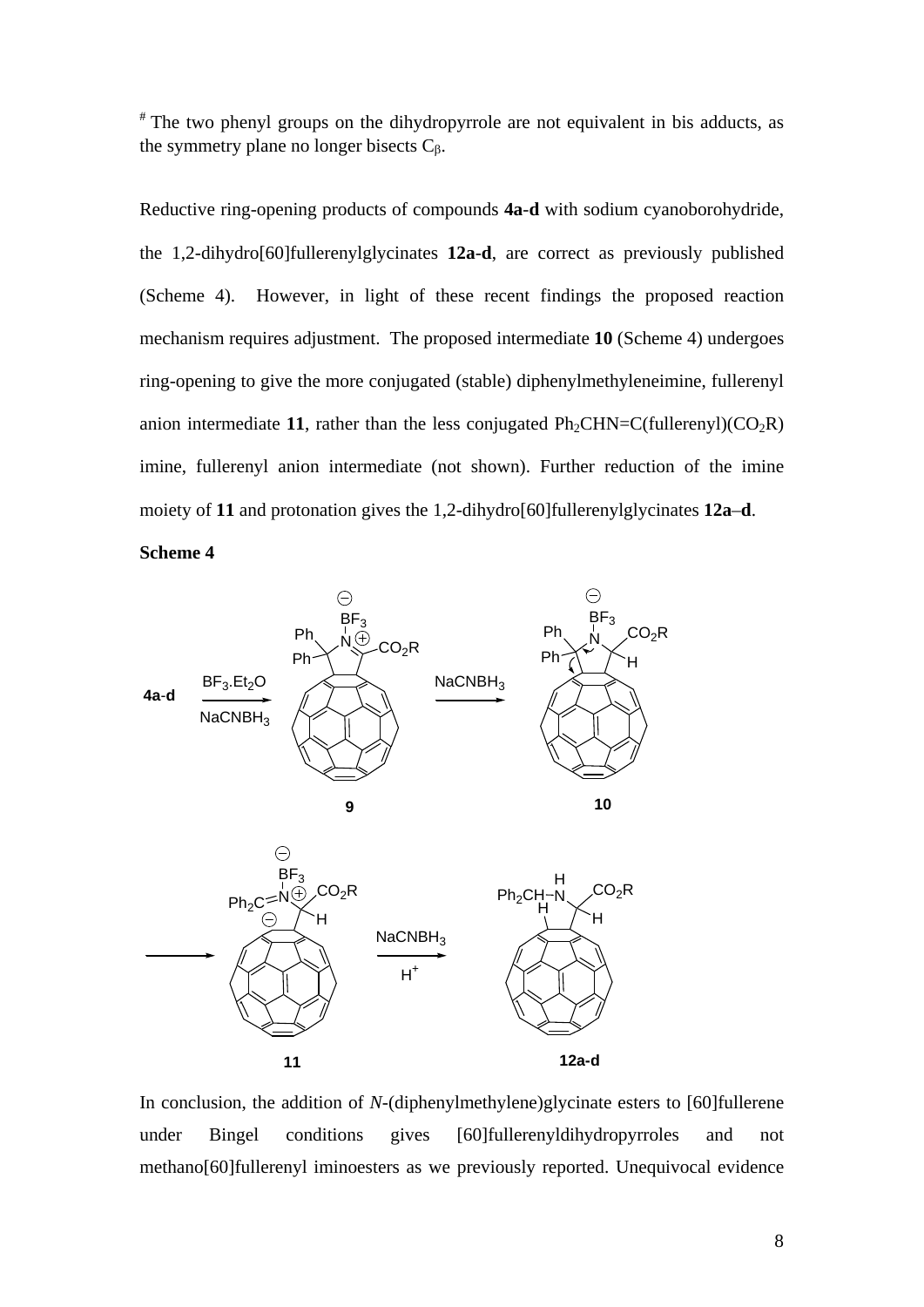for the structure of  $C_{60}C(CO_2Et)(N=CPh_2)$  was provided by INADEQUATE NMR studies on 13C enriched material. New mechanistic details have been proposed to account for the formation of [60]fullerenyldihydropyrroles and their reductive ringopening reactions.

### **Acknowledgement**

We thank the Australian Research Council (ARC) and the ARC Centre for Nanostructured Electromaterials for financial support and for PhD scholarships to G.A.B and J.R.W.

# **Supporting Information Available**

Copies of the 13C, HMBC and INADEQUATE NMR spectra of **4b** and the 13C NMR spectrum of the  $sp<sup>3</sup>$  fullerene region of  $4a$ . This material is available free of charge via the Internet http://www.pubs.acs.org.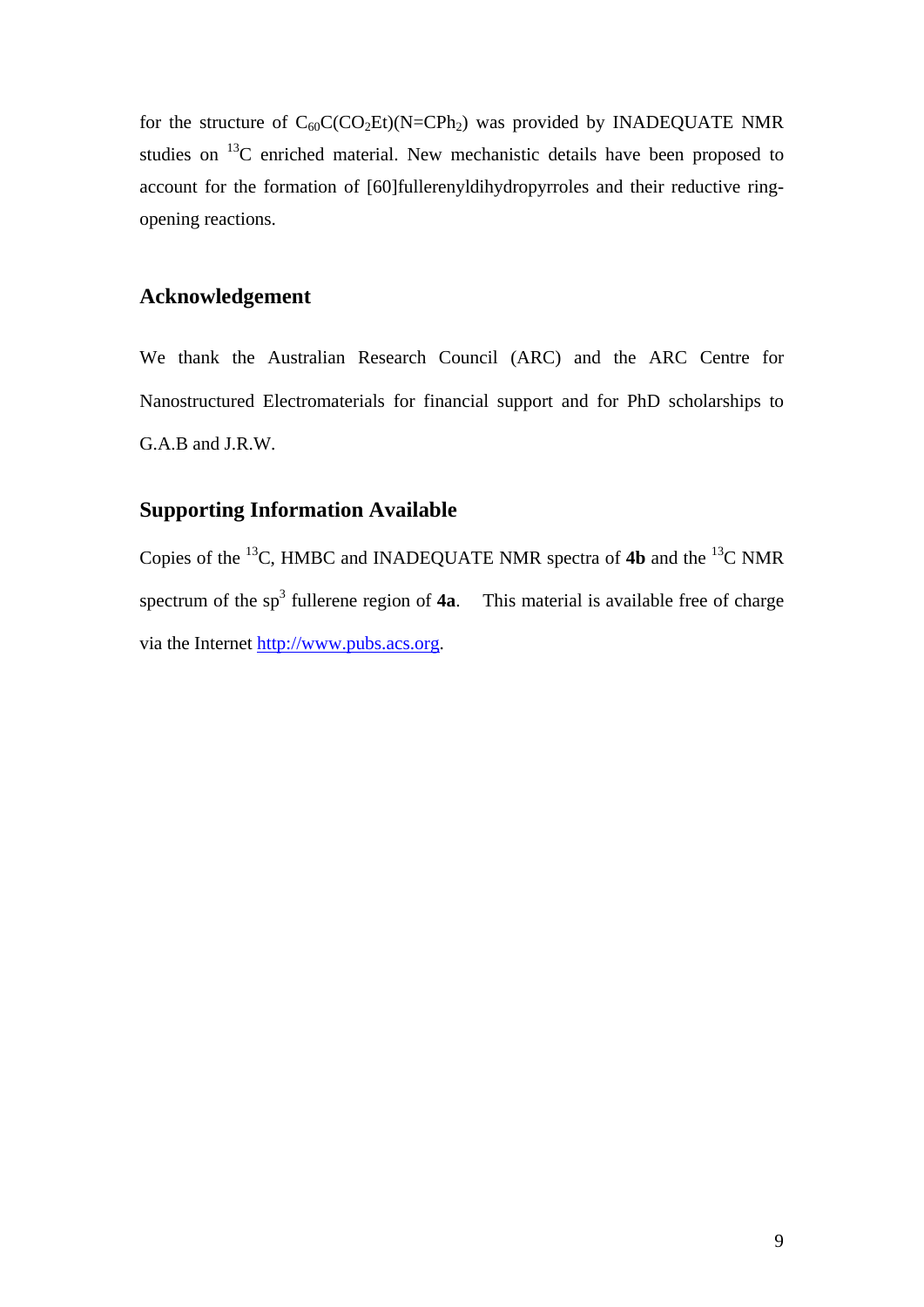### **References**

- (1) Bingel, C. *Chem. Ber.* **1993**, *126*, 1957-1959.
- (2) Diederich, F.; Isaacs, L.; Philp, D. *Chem. Soc. Rev.* **1994**, *23*, 243-255.
- (3) Burley, G. A.; Keller, P. A.; Pyne, S. G.; Ball, G. E. *Chem. Commun.* **1998**, 2539-2540.
- (4) Burley, G. A.; Keller, P. A.; Pyne, S. G.; Ball, G. E. *Chem. Commun.* **2000**, 1717-1718.
- (5) Burley, G. A.; Keller, P. A.; Pyne, S. G.; Ball, G. E. *Chem. Commun.* **2001**, 563-564.
- (6) Burley, G. A.; Keller, P. A.; Pyne, S. G.; Ball, G. E. *J. Org. Chem.* **2002**, *67*, 8316-8330.
- (7) Hawkins, J. M.; Loren, S.; Meyer, A.; Nunlist, R. *J. Am. Chem. Soc.* **1991**, *113*, 7770-7771.
- (8) Hawkins, J. M.; Meyer, A.; Lewis, T. A.; Bunz, U.; Nunlist, R.; Ball, G. E.; Ebbesen, T. W.; Tanigaki, K. *J. Am. Chem. Soc.* **1992**, *114*, 7954-7955.
- (9) Burley, G. A.; Keller, P. A.; Pyne, S. G.; Ball, G. E. *Mag. Res. Chem.* **2001**, *39*, 466-470.
- (10) Nierengarten, J. F.; Habicher, T.; Kessinger, R.; Cardullo, F.; Diederich, F.; Gramlich, V.; Gisselbrecht, J. P.; Boudon, C.; Gross, M. *Helv. Chim. Acta* **1997**, *80*, 2238-2276.